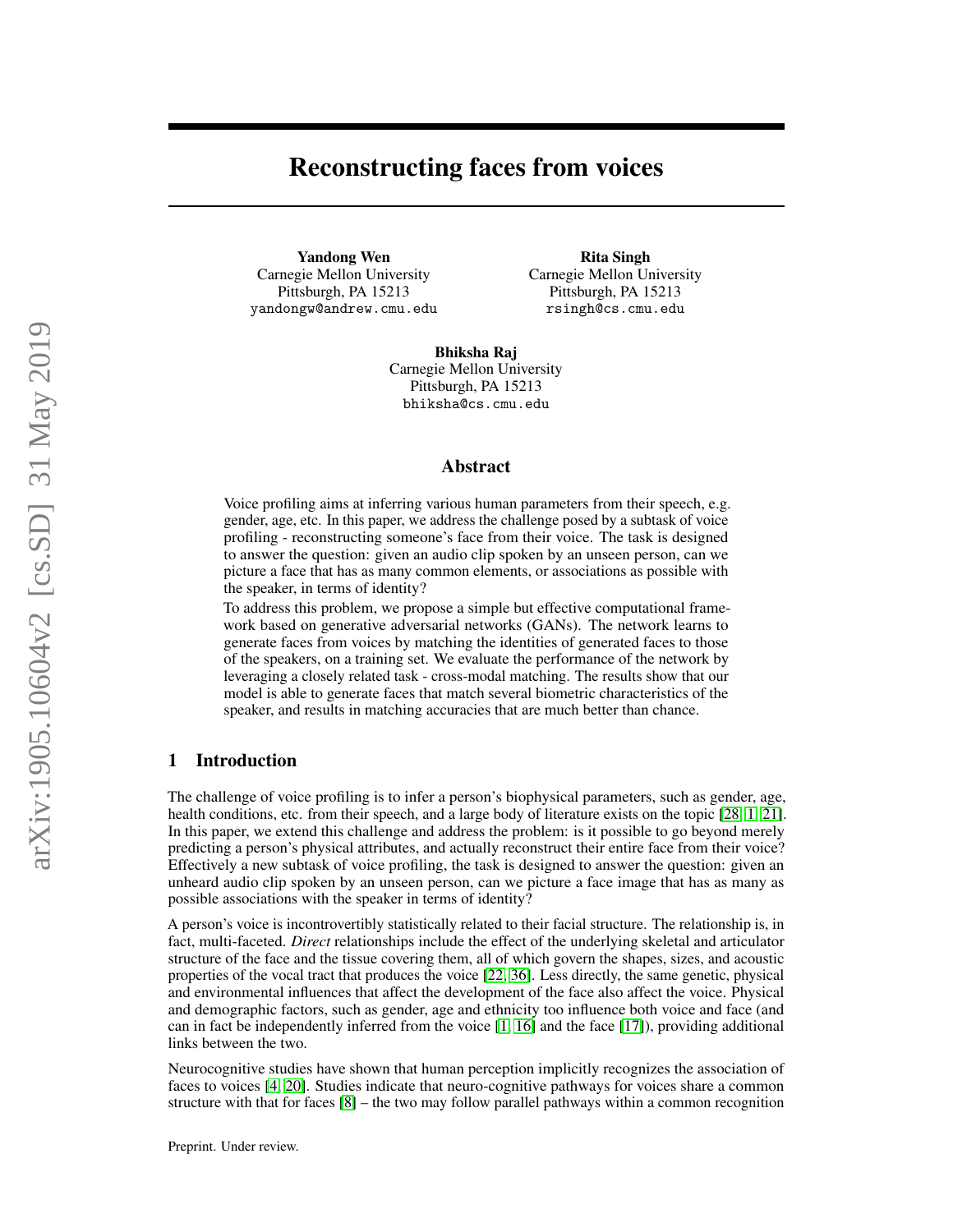

<span id="page-1-0"></span>Figure 1: The proposed GANs-based framework for generating faces from voices. It includes 4 major components: voice embedding network, generator, discriminator, and classifier.

framework [\[4,](#page-8-3) [3\]](#page-8-6). In empirical studies humans have shown the ability to associate voices of unknown individuals to pictures of their faces [\[12\]](#page-8-7). They are seen to show improved ability to memorize and recall voices when previously shown pictures of the speaker's face, but not imposter faces [\[19,](#page-8-8) [32,](#page-9-4) [31\]](#page-9-5).

Given these demonstrable dependencies, it is reasonable to hypothesize that it may also be possible to reconstruct face images from a voice signal algorithmically.

On the other other hand, reconstructing the face from voice is a challenging, maybe even impossible task for several reasons [\[34\]](#page-9-6). First, it is an ill-posed cross-modal problem : although many face-related factors affect the voice, it may not be possible to entirely disambiguate them from the voice. Even if this were not the case, it is unknown *a priori* exactly what features of the voice encode information about any given facial feature (although one may take guesses [\[34\]](#page-9-6)). Moreover, the signatures of the different facial characteristics may lie in different spoken sounds; thus, in order to obtain sufficient evidence, the voice recordings must be long enough to have sufficient coverage of sounds to derive all the necessary information. The information containing in a single audio clip may not be sufficient for constructing a face image.

Yet, although *prima facie* the problem seems extremely hard, recent advances in neural network based generative models have shown that they are able to perform similarly challenging generative tasks in a variety of scenarios, when properly structured and trained. In particular, generative adversarial networks (GANs) have demonstrated the ability to learn to generate highly sophisticated imagery, given only signals about the validity of the generated image, rather than detailed supervision of the content of the image itself [\[23,](#page-9-7) [30,](#page-9-8) [39\]](#page-9-9). We use this ability to learn to generate faces from voices.

For our solution, we propose a simple but effective data-driven framework based on generative adversarial networks (GANs), as illustrated in Fig. [1.](#page-1-0) The objective of the network is simple: given a voice recording it must generate a face image that plausibly belongs to that voice. The voice recording itself is input to the network in the form of a voice embedding vector extracted by a voice embedding network. The network is trained using a pair of discriminators. The first evaluates if the images it generates are realistic face images. The second discriminator verifies that the identity of face image output by the network does indeed match the actual identity of the speaker.

We present both qualitative and quantitative evaluations of the results produced by our model. The qualitative results show that our framework is able to map the voice manifold to face manifold. We can observe many identity associations between the generated faces and the input voices. The generated faces are generally age and gender appropriate, frequently matching the real face of the speaker. Additionally, given non-speech input the outputs become unrealistic, showing that the learned mapping is at least somewhat specific, in that the face manifold it learns are derived primarily from the voice manifold and not elsewhere. In addition, for different speech segments from the same person, the generated faces exhibit reasonable intra-class variation.

We also propose a number of quantitative evaluation metrics to evaluate the output of our network, based on how specific the model is in mapping voices to faces, how well the high-level attributes of the generated face match that of the speaker, and how well the generated faces match the ID of the speaker itself. For the last metric (ID matching), we leverage the cross-modal matching task [\[25\]](#page-9-10), wherein, specifically, we need to match a speech segment to one of the two faces, where one is the true face of the speaker, and another is an "imposter." Our tests reveal that the network is highly specific in generating faces in response to voices, produces quantifiably gender-appropriate faces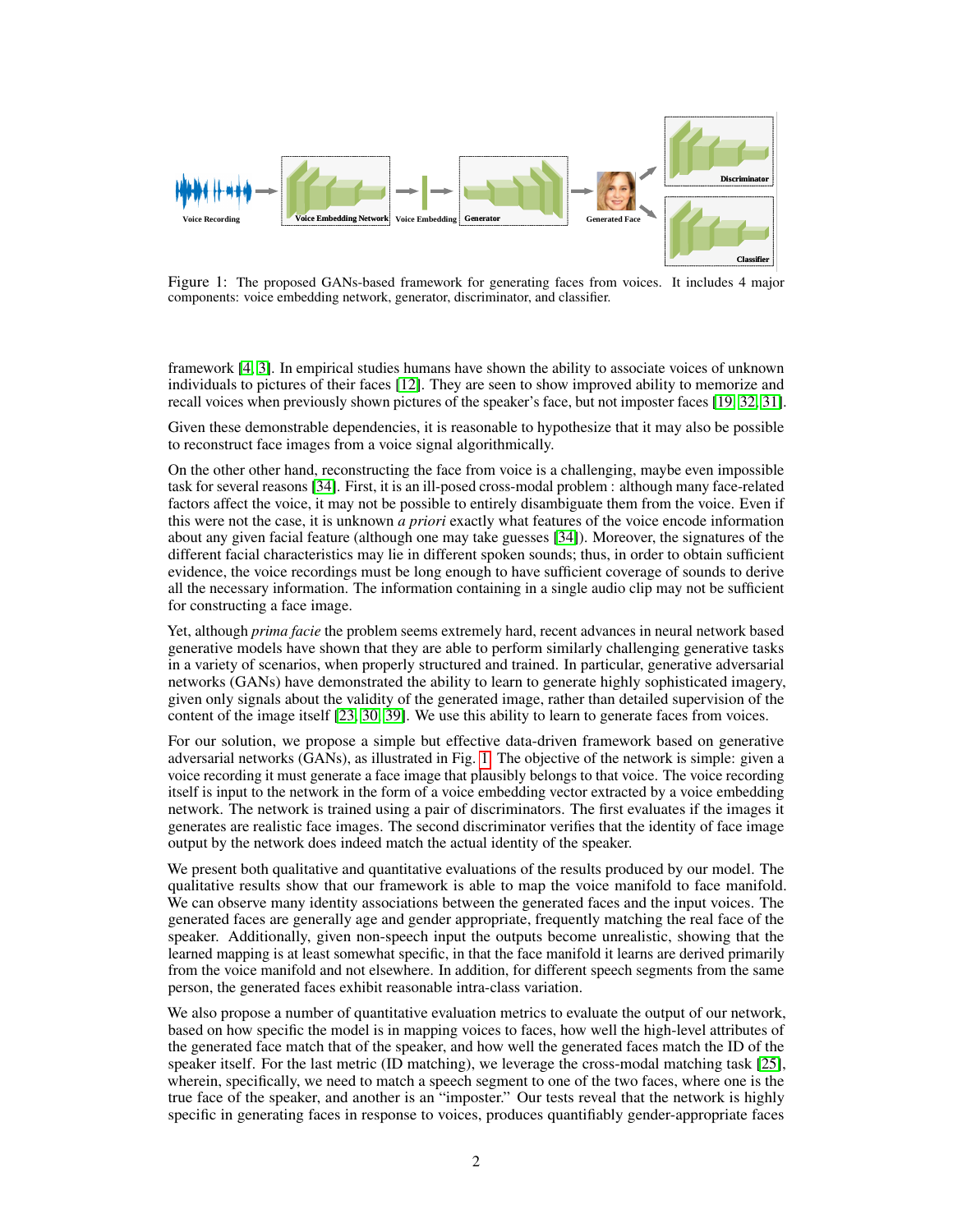from voices, and that the matching accuracy is much better than chance, or what may be obtained merely by matching gender. We refer the reader to the experiments section for actual numbers.

Overall, our contributions are summarized as follows:

- We introduce a new task of generating faces from voice in voice profiling. It could be used to explore the relationship between voice and face modalities.
- We propose a simple but effective framework based on generative adversarial networks for this task. Each component in the framework is well motivated.
- We propose to quantitatively evaluate the generated faces by using a the cross-modal matching task. Both the qualitative and quantitative results show that our framework is able to generate faces that have identity association with the input voice.

## 2 Related Works

The task of deriving faces from voices relates to several research areas.

Voice profiling. There currently exists a significant body of research on deriving personal profile parameters from a person's voice [\[34\]](#page-9-6). Many useful characteristics about the speaker can be inferred from their speech, e.g. age [\[28,](#page-9-0) [1\]](#page-8-0), emotion [\[21\]](#page-9-1), identity [\[6\]](#page-8-9), anthropometric measurement [\[35\]](#page-9-11), health status [\[33\]](#page-9-12) etc. These profile parameters may be viewed as providing linkages between a person's voice and their face.

Face generation using GANs. There is a long line of research on generating faces using GANs. [\[29,](#page-9-13) [13\]](#page-8-10) can be used to generate face images from noise, but it does not consider any conditioning information (like identity) as input. [\[27,](#page-9-14) [18\]](#page-8-11) use a discrete label as the condition, but it only works on a closed-set scenario. [\[10,](#page-8-12) [2\]](#page-8-13) achieve identity-preserving face generation in an open-set scenario. However, the problem they focus on is within-modal generation problem, where a reference face image of the target identity to be generated is shown to the model. Our task is more challenging, since the conditioning information provided is actually from a different modality, namely voice.

Voice to face matching. Cross modal matching between voice and face has become an increasingly popular problem in recent years [\[9\]](#page-8-14). It is often posed as the problem of matching a probe input from one modality to a gallery of multiple inputs from the other modality. [\[25\]](#page-9-10) formulates this task as a N-way classification problem. [\[24,](#page-9-15) [14,](#page-8-15) [38\]](#page-9-16) propose to learn common embeddings for the cross-modal inputs, such that the matching can be performed using the learned embeddings. All of these, however, are essentially *selection* problems. Our task requires actual generation is naturally more challenging than cross-modal matching. In part, this is also because many possible generated images could be the expected output for an audio input. There is no unique target output as a supervision signal to train our model.

Talking face. Talking face [\[40,](#page-9-17) [11\]](#page-8-16) is a recently proposed task. Given a static face image and a speech clip, the goal is to generate a sequence of target face images where the lips are synchronized with the audio. The talking face task is significantly different from our task; in fact the two are actually somewhat orthogonal to each other because talking face focuses on the content of the speech and ignores the identity of the speaker, while Our task does the opposite, extracting the identity of speaker and discarding the content of speech.

Generating faces. Duarte et al. [\[7\]](#page-8-17) have very recently shown that conditional GANs may be used to generate faces in response to input voices. While similar to our own work, the procedure does not generalize outside of the training set of speakers; in fact outside the training set voices are indistinguishable from noises as inputs. Earlier, in [\[37\]](#page-9-18) we demonstrated the reconstruction of 3-dimensional faces from minute-long clean voice recordings of subjects reading standardized text to over 1000 people at the World Economic Forum in Tianjin, China. 2018. The technique, while effective, requires clean, standardized voice input, unlike our present work which is more appropriate in a voice-forensic setting.

### 3 The Proposed Framework

Before we begin, we first specify some of the notation we will use. We represent voice recordings by the symbol  $v$ , using super or subscripts to identify specific recordings. Similarly, we represent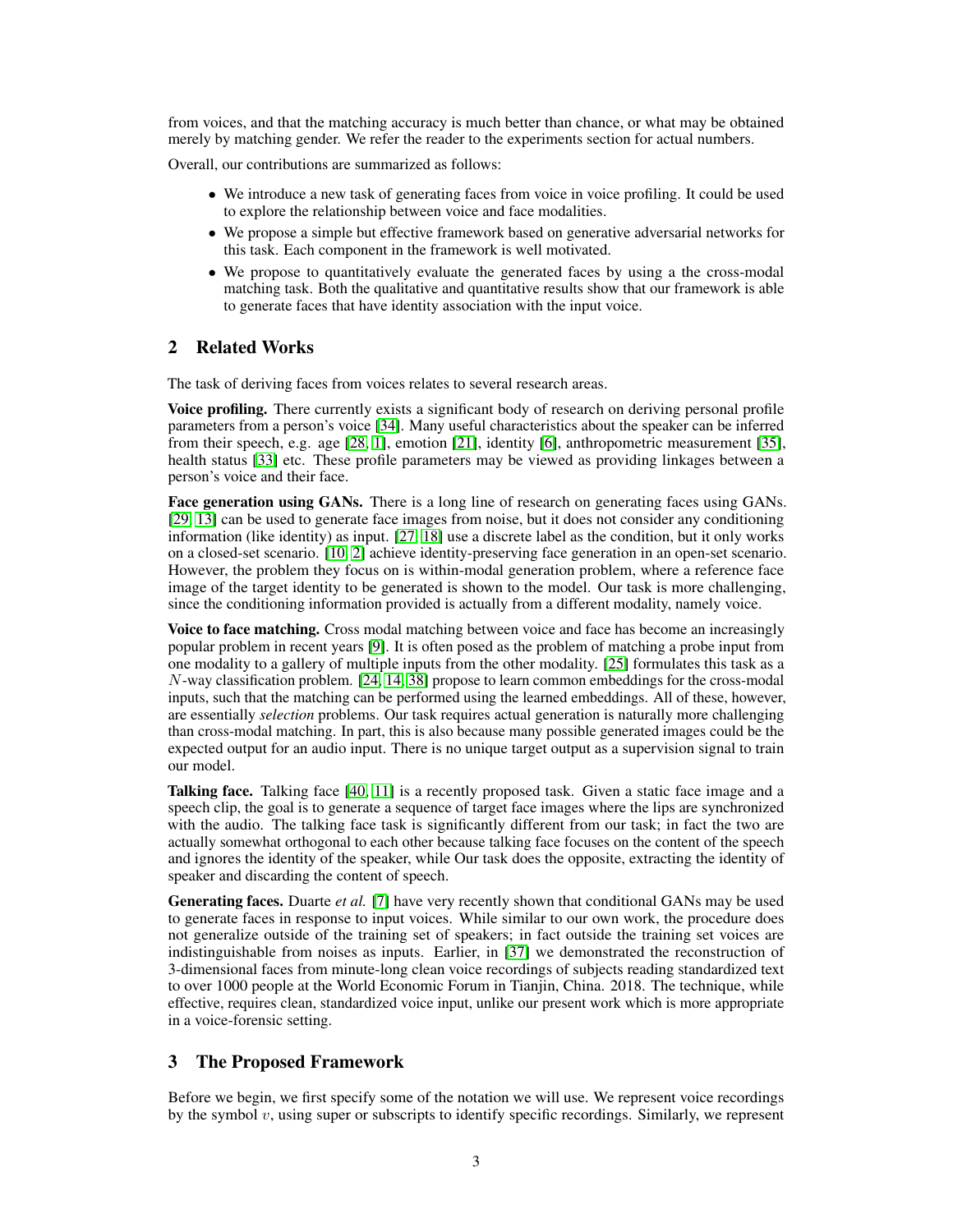face images by the symbol f. We will represent the *identity* of a subject who provides voice or face data as y. We will represent the true identity of (the subject of) voice recording v as  $y^v$  and face f as  $y<sup>f</sup>$ . We represent the function that maps a voice or face recording to its idenitity as  $ID()$ , *i.e.*  $y^v = ID(v)$  and  $y^f = ID(f)$ . Additional notation will become apparent as we introduce it.

Our objective is to train a model  $F(v; \Theta)$  (with parameter  $\Theta$ ) that takes as input a voice recording v and produces, as output a face image  $f = F(v; \Theta)$  that belongs to the speaker of v, *i.e.* such that  $ID(\hat{f}) = ID(v).$ 

We use the framework shown in Figure [1](#page-1-0) for our model, which decomposes  $F(v; \Theta)$  into a sequence of two components,  $F_e(v; \theta_e)$  and  $F_g(e; \theta_g)$ .  $F_e(v; \theta_e)$ :  $v \to e$  is a voice embedding function with parameter  $\hat{\theta}_e$  that takes in a voice recording v and outputs an embedding vector e that captures all the salient information in v.  $F_q(e; \theta_q) : e \to f$  is is a *generator* function that takes in an embedding vector and generates a face image  $\hat{f}$ .

We must learn  $\theta_e$  and  $\theta_g$  such that  $ID(F_q(F_v(v; \theta_e); \theta_g) = ID(v)$ .

### 3.1 Training the network

### 3.1.1 Data

We assume the availability of face and voice data from a set of subjects  $\mathcal{Y} = \{y_1, y_2, \dots, y_k\}.$ Correspondingly, we also have a set of voice recordings  $V = \{v_1, v_2, ..., v_N\}$ , with identity labels  $\mathcal{Y}^v = \{y_1^v, y_2^v, ..., y_N^v\}$  and a set of faces  $\mathcal{F} = \{f_1, f_2, ..., f_M\}$  with identity labels  $\mathcal{Y}^f = \{y_1^f, y_2^f, ..., y_M^f\}$ , such that  $y^v \in \mathcal{Y} \forall y^v \in \mathcal{Y}^v$  and  $y^f \in \mathcal{Y} \forall y^f \in \mathcal{Y}^f$ . N may not be equal to  $\overline{M}$ .

In addition, we define generate two sets of labels  $\mathcal{R} = \{r_1, r_2, ..., r_M \mid \forall i, r_i = 1\}$  and  $\hat{\mathcal{R}} =$  $\{\hat{r}_1, \hat{r}_2, ..., \hat{r}_N \mid \forall i, \hat{r}_i = 0\}$  corresponding, respectively to  $\mathcal{Y}^f$  and  $\mathcal{Y}^v$  respectively.  $\mathcal{R}$  is a set of labels that indicates that all faces in F are "real."  $\hat{\mathcal{R}}$  is a set of labels that indicates that any faces generated from any  $v \in V$  are synthetic or "fake."

### 3.1.2 GAN framework

In training the model, we impose two requirements. First, the output  $\hat{f}$  of the generator in response to any actual voice input  $v$  must be a realistic face image. Second, it must belong to the same identity as the voice, *i.e.*  $ID(\hat{f}) = f^v$ . As explained in Section 1, we will use a GAN framework to train  $F_e(.;\theta_e)$  and  $F_a(.;\theta_a)$ . This will require the definition of *adversaries* that provide losses that can be used to learn the model parameters.

We define two adversaries. The first is a *discriminator*  $F_d(f; \theta_d)$ , which determines if any input image f is a genuine picture of a face, or one generated by the generator, *i.e.* assigns any face image (f or  $\hat{f}$ ) to its real/fake label (r or  $\hat{r}$ ). The second is a *classifier*  $F_c(f; \theta_c)$ , which attempts to assign any face image (f) to an identity label (y). For each f (or  $\hat{f}$  generated by  $F_g(.)$  from a voice), we define a loss function  $L_d(F_d(f), r)$  (or  $L_d(F_d(\hat{f}), \hat{r})$ ) and a loss  $L_c(F_c(f), y^f)$  (or  $L_c(F_c(\hat{f}), y^v)$ ) for the discriminator and the classifier, respectively.

In our implementation, we instantiate  $F_e(v; \theta_e)$ ,  $F_q(e; \theta_q)$ ,  $F_d(f; \theta_d)$  and  $F_c(f; \theta_c)$  as convolutional neural networks, as shown in Fig. [1.](#page-1-0) F<sup>e</sup> is the component labeled as *Voice Embedding Network*. v is the Mel-Spectrographic representations of speech signal. The output of the final convolutional layer is pooled over time, leading to a  $q$ -dimensional vector  $e$ .  $F_g$  is the component labeled as *Generator*.  $f$ and  $\hat{f}$  are RGB images with the same resolution of  $w \times h$ .  $F_d$  and  $F_c$  are labeled as *Discriminator* and *Classifier*, respectively. The loss functions  $L_d$  and  $L_c$  of these two components are the cross-entropy loss.

### 3.1.3 Training the network

The training data comprise a set of voice recordings  $V$  and a set of face images  $\mathcal{F}$ . From the voice recordingsin V we could obtain the corresponding generated face images  $\hat{\mathcal{F}} = \{\hat{f} = F_g(F_e(v)) \mid \hat{f} = F_g(F_e(v))\}$  $\forall v \in \mathcal{V}\}.$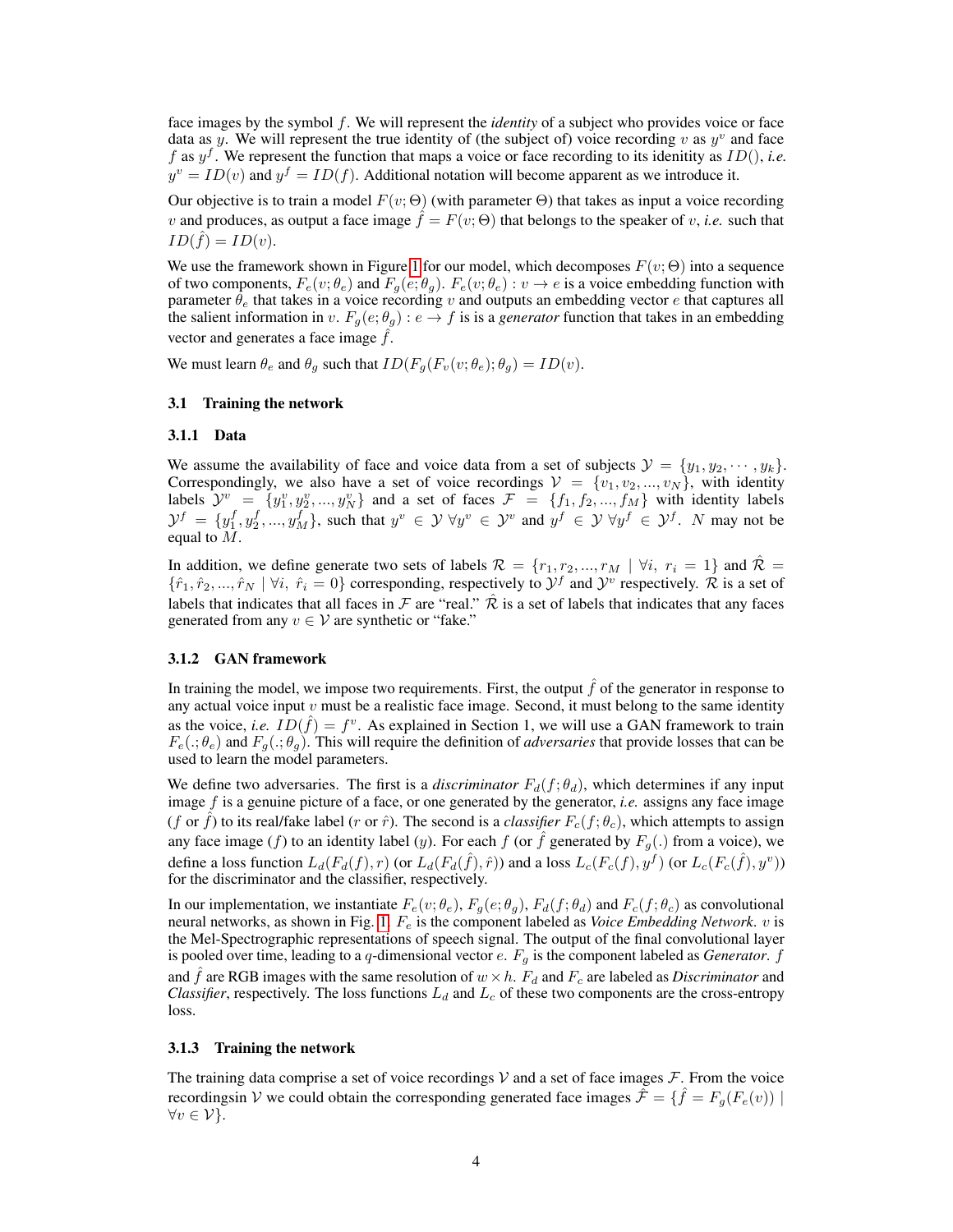The framework is trained in an adversarial manner. To simplify, we use a pretrained voice embedding network  $F_e(v; \theta_e)$  from a speaker recognition task, and freeze the parameter  $\theta_e$  when training our framework.  $F_d$  is trained to maximize  $\sum_{i=1}^{M} L_d(F_d(f_i), r_i) + \sum_{i=1}^{N} L_d(F_d(\hat{f}_i), \hat{r}_i)$  with fixed  $\theta_e$ ,  $\theta_g$  and  $\theta_c$ . Similarly, the  $F_c$  is trained to maximize  $\sum_{i=1}^{M} L_c(F_c(f_i), y_i)$  with fixed  $\theta_e$ ,  $\theta_g$  and  $\theta_d$ . The  $F_g$  is trained to maximize  $\sum_{i=1}^{N} L_d(F_d(\hat{f}_i), r_i) + L_c(F_c(\hat{f}_i), y_i)$  with  $\theta_e$ ,  $\theta_d$  and  $\theta_c$  fixed, where  $f_i = F_q(F_e(v_i))$ . The training pipeline is summarized in Algorithm [1.](#page-4-0)

Algorithm 1 The training algorithm of the proposed framework

<span id="page-4-0"></span>**Input:** A set of voice recordings with identity label  $(V, Y_v)$ . A set of labeled face images with identity label  $(\mathcal{F}, \mathcal{Y}_f)$ . A voice embedding network  $F_e(v; \theta_e)$  trained on V with speaker recognition task.  $\theta_e$  is fixed during the training. Randomly initialized  $\theta_g$ ,  $\theta_d$ , and  $\theta_c$ **Output:** The parameters  $\theta_a$ . 1: while not converge do 2: Randomly sample a minibatch of *n* voice recordings  $\{v_1, v_2, ..., v_n\}$  from  $V$ 3: Randomly sample a minibatch of m face images  $\{f_1, f_2, ..., f_m\}$  from  $\mathcal F$ 4: Update the discriminator  $F_d(f; \theta_d)$  by ascending the gradient  $\nabla_{\theta_d} \left( \sum_{i=1}^n \log(1 - F_d(\hat{f}_i)) + \sum_{i=1}^m \log F_d(f_i) \right)$ 5: Update the classifier  $\overline{F_c}(f; \theta_c)$  by ascending the gradient  $\overline{(a[i]}$  indicates the *i*-th element of vector *a*)  $\nabla_{\theta_c} \left( \sum_{i=1}^m \log F_c(f_i)[y_i^f] \right)$ 6: Update the generator  $F_g(f; \theta_c)$  by ascending the gradient  $\nabla_{\theta_g} \big( \sum_{i=1}^n \log \widehat{F_c}(\widehat{F_g}(F_e(v_i)))[y_i^v] + \sum_{i=1}^m \log \widehat{F_d}(F_g(F_e(v_i))) \big)$ 7: end while

Once trained,  $F_d(f; \theta_d)$  and  $F_c(f; \theta_c)$  can be removed. Only  $F_d(f; \theta_d)$  and  $F_c(f; \theta_c)$  are used for face generation from voice in the inference. It is worth noting that the model is required to work on previously unseen and unheard identities, *i.e.* while  $y^v \in Y$  in the training phase, while  $y^v \notin Y$  in the testing phase. I.e., the targeted scenario is *open-set*.

## 4 Experiments

In our experiments, the voice recordings are from the Voxceleb [\[25\]](#page-9-10) dataset and the face images are from the manually filtered version of VGGFace [\[26\]](#page-9-19) dataset. Both datasets have identity labels. We use a intersection of the two datasets with the common identities, leading to 149,354 voice recordings and 139,572 face images of 1,225 subjects. We follow the train/validation/test split in [\[25\]](#page-9-10). The details are shown in Table [1.](#page-4-1)

Separate data pre-processing pipelines are employed to audio segments and face images. For audio segments, we use a voice activity detector interface from the WebRTC project to isolate speechbearing regions of the recordings. Subsequently, we extract 64-dimensional log mel-spectrograms using an analysis window of 25ms, with a hop of 10ms between frames. We perform mean and variance normalization of each mel-frequency bin. We randomly crop an audio clips around 3 to 8 seconds for training, but use the entire recording for testing. For the face data, facial landmarks in all images are detected using [\[5\]](#page-8-18). The cropped RGB face images of size  $64 \times 64 \times 3$  are obtained by similarity transformation. Each pixel in the RGB images is normalized by subtracting 127.5 and then dividing by 127.5.

Table 1: Statistics of the datasets used in our experiments

<span id="page-4-1"></span>

|                      | train   | validation | test   | total   |
|----------------------|---------|------------|--------|---------|
| # of speech segments | 113.322 | 14.182     | 21,850 | 149.354 |
| # of face images     | 106.584 | 12,533     | 20.455 | 139572  |
| # of subjects        | 924     | 112        | 189    | 1.225   |

Training. The network architecture is given in Table [2.](#page-5-0) The parameters in the convolutional layers of discriminator and classifier are shared in our experiments. We basically follow the hyperparameter setting in [\[29\]](#page-9-13). We used the Adam optimizer [\[15\]](#page-8-19) with learning rate of 0.0002.  $\beta_1$  and  $\beta_2$  are 0.5 and 0.999, respectively. Minibatch size is 128. The training is completed at 100K iterations.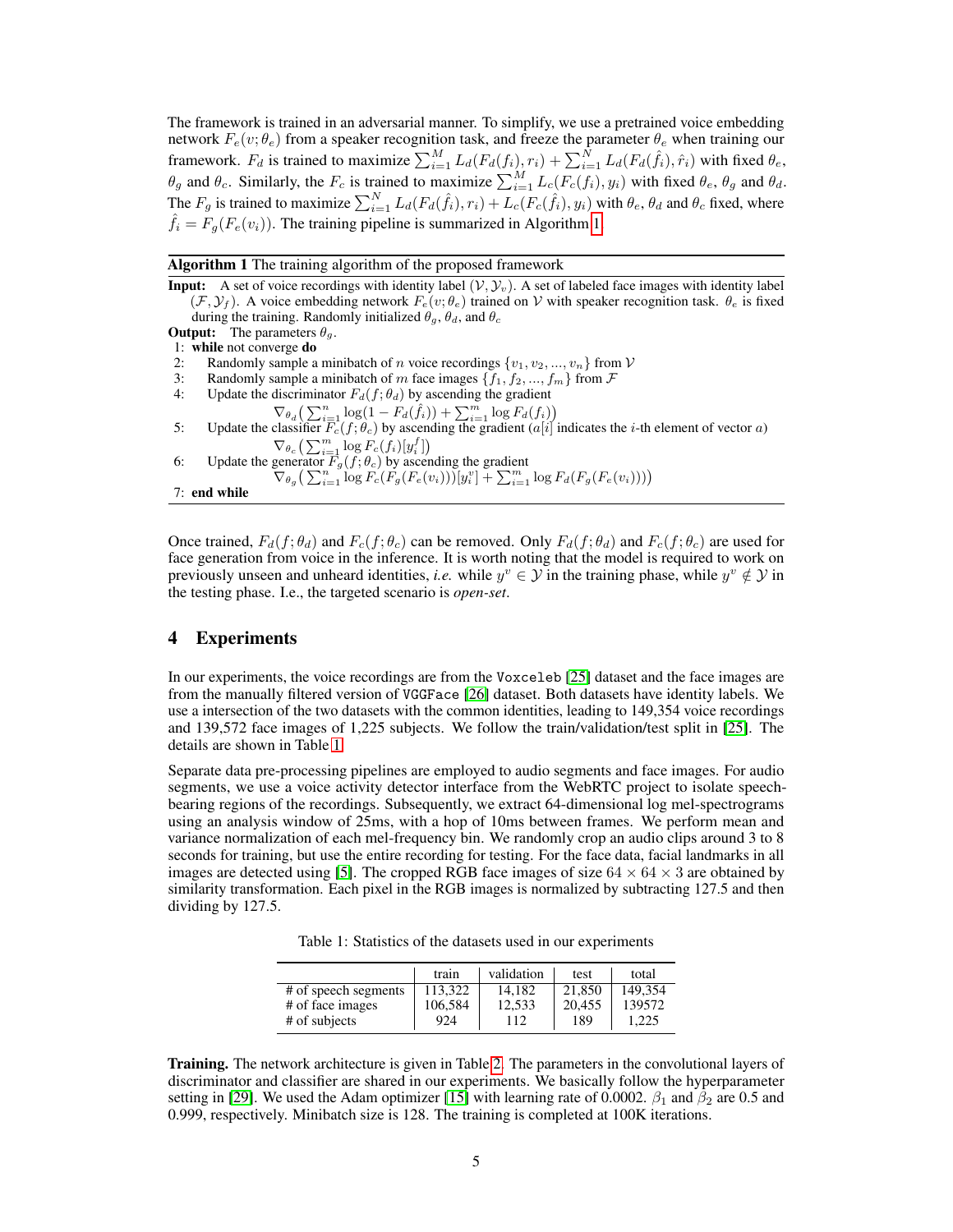<span id="page-5-0"></span>Table 2: The detailed CNNs architectures. For the voice embedding network, we use 1D convolutional layers. Conv  $3_{/2,1}$  denotes 1D convolutional layer with kernel size of 3, where the stride and padding are 2 and 1, respectively. Each convolutional layer is followed by a batch normalization layer and Rectified Linear Units (ReLU). The output shape is shown accordingly, where  $t_{i+1} =$  $\left[\frac{(t_i - 1)}{2}\right] + 1$ . The final outputs are pooled over time, yielding a 64-dimensional embedding. We use 2D deconvolutional layers with ReLU for the generator and 2D convolutional layers with Leaky ReLU for the discriminator and classifier.

| Voice Embedding Network  |             | Generator                 |                            |                          |                           |
|--------------------------|-------------|---------------------------|----------------------------|--------------------------|---------------------------|
| Layer                    | Act.        | Output shape              | Layer                      | Act.                     | Output shape              |
| Input                    |             | $64 \times t_0$           | Input                      | $\overline{\phantom{a}}$ | $64 \times 1 \times 1$    |
| Conv $3/2.1$             | $BN + ReLU$ | $256 \times t_1$          | Deconv $4 \times 4_{/1,0}$ | ReLU                     | $1024 \times 4 \times 4$  |
| Conv $3_{/2,1}$          | $BN + ReLU$ | $384 \times t_2$          | Deconv $3 \times 3_{/2,1}$ | ReLU                     | $512 \times 8 \times 8$   |
| Conv $3_{/2,1}$          | $BN + ReLU$ | $576 \times t_3$          | Deconv $3 \times 3_{/2,1}$ | ReLU                     | $256 \times 16 \times 16$ |
| Conv $3_{/2,1}$          | $BN + ReLU$ | $864 \times t_4$          | Deconv $3 \times 3_{/2,1}$ | ReLU                     | $128 \times 32 \times 32$ |
| Conv $3_{/2,1}$          | $BN + ReLU$ | $64 \times t_5$           | Deconv $3 \times 3_{/2,1}$ | ReLU                     | $64 \times 64 \times 64$  |
| AvePool $1 \times t_5$   |             | $64\times1$               | Deconv $1 \times 1_{/1,0}$ |                          | $3 \times 64 \times 64$   |
| Discriminator            |             | Classifier                |                            |                          |                           |
| Layer                    | Act.        | Output shape              | Layer                      | Act.                     | Output shape              |
| Input                    |             | $3 \times 64 \times 64$   | Input                      | $\blacksquare$           | $3 \times 64 \times 64$   |
| Conv $1 \times 1_{/1,0}$ | LReLU       | $32 \times 64 \times 64$  | Conv $1 \times 1_{/1,0}$   | LReLU                    | $32 \times 64 \times 64$  |
| Conv $3 \times 3_{/2,1}$ | LReLU       | $64 \times 32 \times 32$  | Conv $3 \times 3_{/2,1}$   | <b>LReLU</b>             | $64 \times 32 \times 32$  |
| Conv $3 \times 3_{/2,1}$ | LReLU       | $128 \times 16 \times 16$ | Conv $3 \times 3_{/2,1}$   | <b>LReLU</b>             | $128 \times 16 \times 16$ |
| Conv $3 \times 3_{/2,1}$ | LReLU       | $256 \times 8 \times 8$   | Conv $3 \times 3_{/2,1}$   | <b>LReLU</b>             | $256 \times 8 \times 8$   |
| Conv $3 \times 3_{/2,1}$ | LReLU       | $512 \times 4 \times 4$   | Conv $3 \times 3_{/2,1}$   | LReLU                    | $512 \times 4 \times 4$   |
| Conv $4 \times 4_{/1,0}$ | LReLU       | $64 \times 1 \times 1$    | Conv $4 \times 4_{/1,0}$   | LReLU                    | $64 \times 1 \times 1$    |
| FC 64 $\times$ 1         | Sigmoid     |                           | FC 64 $\times k$           | Softmax                  | $\kappa$                  |

<span id="page-5-1"></span>

Figure 2: The generated face images from noise input. Each row shows the generated faces using one of the four noisy speech segments with different durations.

### 4.1 Qualitative Results

As a first experiment, we compared the outputs of the network in response to various noise signals to outputs obtained from actual speech recordings. Figure [2](#page-5-1) shows outputs generated for four different types of noise. We evaluated noise segments of different durations (1,2,3, 5 and 10 seconds) to observe how the generated faces change with the duration. The generated images are seen to be blurry, unrecognizable and generally alike, since there is no identity information in noise. With longer noise recordings, the results do not improve. Similar results are obtained over a variety of noises.

On the other hand, when we use regular speech recordings with the aforementioned durations as inputs, outputs tend to be realistic faces, as seen in Figure [3.](#page-6-0) The results indicate that while the generator does learn to produce face-like images, actual faces are produced chiefly in response to actual voice. We infer that while the generator has learned to map the speech manifold to the manifold of faces, it maps other inputs outside of this manifold.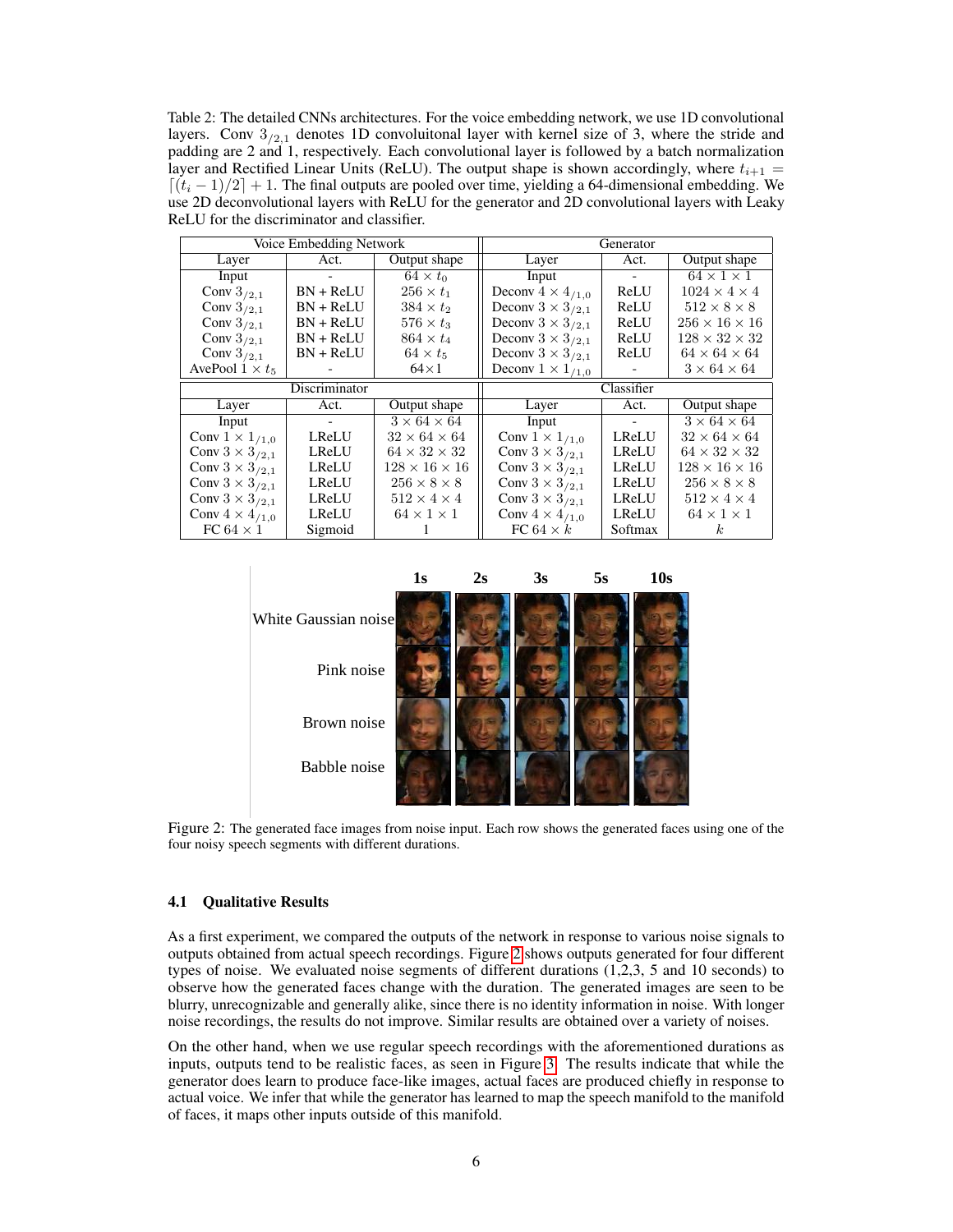# **1s 2s 3s 5s 10s Ref.**

Figure 3: The generated face images from regular speech recording and the corresponding reference face images. These 4 speakers (from top to bottom) are Danica McKellar, Cindy Williams, Damian Lewis, and Eva Green.

<span id="page-6-0"></span>

<span id="page-6-1"></span>Figure 4: The generated face images from different speech segments of the same speaker and their corresponding face images. Each row shows the results from the same speaker.

Figure [3](#page-6-0) also enables us to subjectively evaluate the actual output of the network. These results are typical and not cherry-picked for presentation (several of our reconstructions match the actual speaker closely, but we have chosen not to selectively present those to avoid misrepresenting the actual performance of the system). The generated images are on the left, while the reference images (the actual faces of the speakers) are on the right. To reduce the perceptual bias and better illustration, we show multiple face images for each speaker. Although the generated and the reference face indicate different persons, the identity information of these two are matched in some sense (like gender, ethnicity, etc.). With longer speech segments, the generated faces gradually converge to faces associatable with the speaker. Figure [5](#page-7-0) shows additional examples demonstrating that the synthesized images are generally age- and gender-matched with the speaker.

In the next experiment, we select 7 different speech segments of each speaker and generate the faces. Entire recordings are used. The results are shown in Figure [4](#page-6-1) (reference images are also provided for comparison). Once again, the results are typical and not cherrypicked. We believe that the images in each row exhibit reasonable variations of the same person (except the fourth image in the first row), indicating that our model is able to build a mapping between the speech group to face group, thus retaining the identity of the face across speech segments from the same speaker.

### 4.2 Quantitative Results

We attempt to quantitatively distinguish between the faces generated in response to noise from those generated from voice using the discriminator  $F_d()$  itself. Note that  $F_d()$  is biased, and has explicitly been trained to tag synthesized faces as fake. The mean and standard deviation (obtained from 1000 samples) of its output value in response to actual voices are 0.3 and 0.9 respectively, while for (an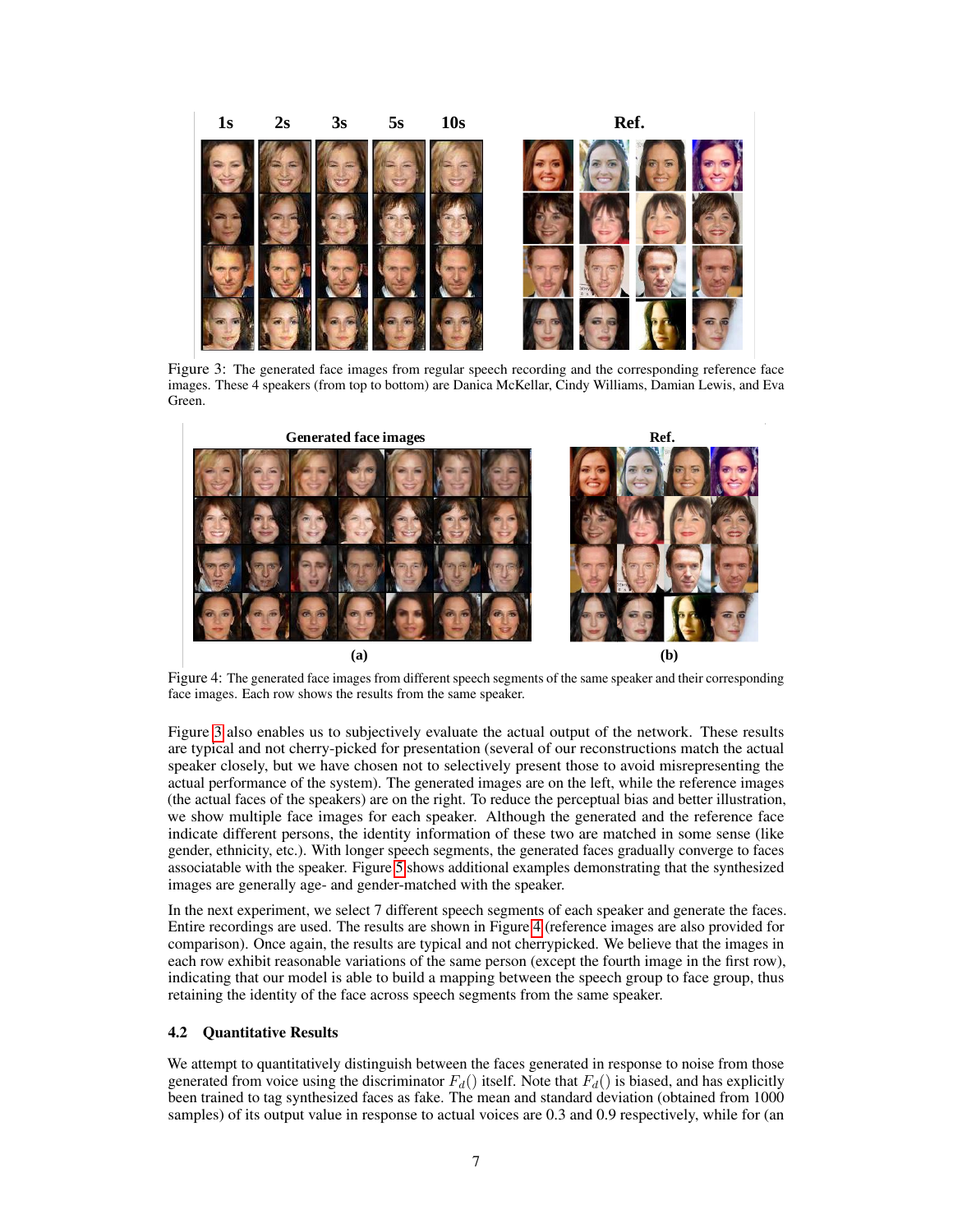

Figure 5: (a) faces from old voices. (b) faces from male voices. (c) faces from female voices. For each group, images on the left are the generated images and images on the right are the references.

<span id="page-7-0"></span>identical number of) noise inputs they are 0.1 and 0.13 respectively. Even a biased discriminator is clearly able to distinguish between faces generated from voices, and those obtained from noise.

We ran a gender classifier on 21,850 generated faces (from the speech segments in test set). The classifier was trained on the face images in the training set using the network architecture of the discriminator, with an accuracy of 99% on real face images. The classifier obtained a 96.5% accuracy in matching the gender of the generated faces to the known gender of the speaker, showing that the generated faces are almost always of the correct gender.

Finally, for additional tests we evaluate our model by leveraging the task of voice to face matching. In the voice to face matching task, we are given a voice recording, a face image of the true speaker, and a face image of the imposter. We need to match the voice to the face of the true speaker. Ideally, the probe voice could be replaced by the generated face image if they carry the same identity information. So the voice to face matching problem is degraded to a typical face verification or face recognition problem. The resulting matching accuracy could be used to quantitatively evaluate the association between the speech segment and the generated face.

We construct the testing instances (a probe voice recording, a true face image, and an "imposter" face) using data in the testing set, leading to 2,353,560 trials. We also compute the matching accuracy on about 50k trials constructed from a small part of the training set to see how well the model fit to the training data. We also perform stratified experiments based on gender where we select the imposter face with the same gender as the true face. In this case, gender information cannot be used for matching anymore, leading to a more fair test.

The results are shown in Table [3.](#page-7-1) On the training set, we achieve 96.83% and 93.98% for the unstratified and gender stratified tests, respectively, indicating that generated faces do carry correct identity information for the training set. For the test set, we achieve 76.07% and 59.69% accuracies on unstratified and gender stratified tests, respectively. These are better than those in DIMNets-G [\[38\]](#page-9-16), indicating that our model learns more associations than gender. The large drop compared to the results on the training set shows however that considerable room remains to improve generalizability in the model.

|                  | unstratified group (ACC. $\%$ ) | stratified group by gender $(ACC. %)$ |  |  |  |  |
|------------------|---------------------------------|---------------------------------------|--|--|--|--|
|                  | (train / test)                  | (train / test)                        |  |  |  |  |
| <b>SVHF [25]</b> | $-181.00$                       | $-165.20$                             |  |  |  |  |
| $DIMNets-I [38]$ | $-183.45$                       | $-170.91$                             |  |  |  |  |
| DIMNets-G [38]   | $-172.90$                       | $-150.32$                             |  |  |  |  |
| ours             | 96.83/76.07                     | 93.98 / 59.69                         |  |  |  |  |

<span id="page-7-1"></span>Table 3: The voice to face matching accuracies. Our results are given by replacing the probe voice embeddings by the embeddings of the generated face.

# 5 Discussion and Conclusion

The proposed a GAN-based framework is seen to achieve reasonable reconstruction results. The generated face images have identity associations with the true speaker. There remains considerable room for improvement. Firstly, there are obvious issues with the GAN-based output: the produced faces have features such as hair that are presumably not predicted by voice, but simply obtained from their co-occurrence with other features. The model may be more appropriately learned through data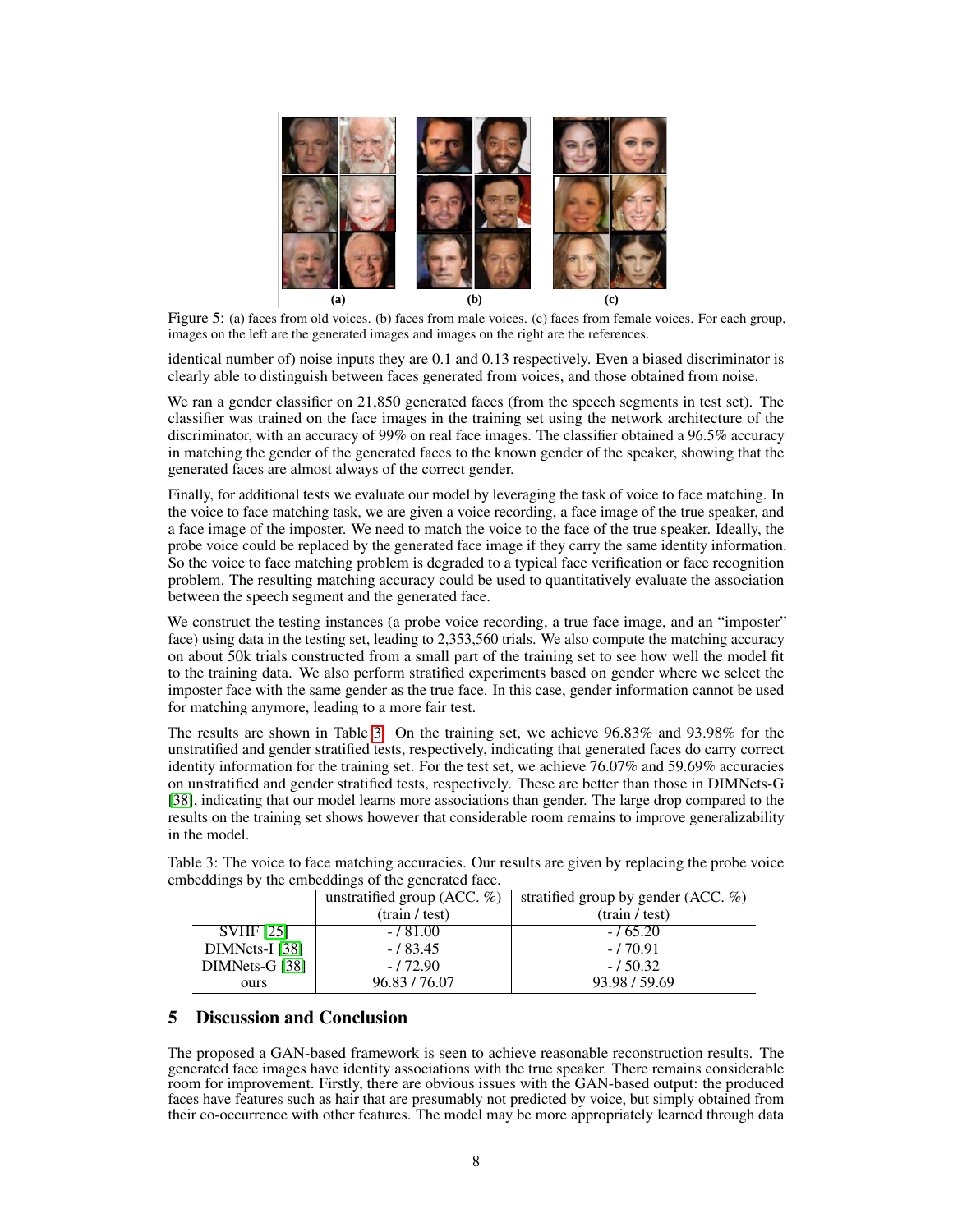cleaning that removes obviously unrelated aspects of the facial image, such as hair and background. The proposed model is vanilla in many ways. For instance [\[35\]](#page-9-11) describes several explicit correspondences between speech and face features. Different phonetic units are known to relate to different facial features. In ongoing work, we are investigating face-generation models that explicitly consider these issues.

### References

- <span id="page-8-0"></span>[1] Mohamad Hasan Bahari, ML McLaren, DA Van Leeuwen, et al. Age estimation from telephone speech using i-vectors. 2012.
- <span id="page-8-13"></span>[2] Jianmin Bao, Dong Chen, Fang Wen, Houqiang Li, and Gang Hua. Towards open-set identity preserving face synthesis. In *Proceedings of the IEEE Conference on Computer Vision and Pattern Recognition*, pages 6713–6722, 2018.
- <span id="page-8-6"></span>[3] P. Belin, P.E.G. Bestelmeyer, M. Latinus, and R. Watson. Understanding voice perception. *British Journal of Psychology*, 108:711–725, 2011.
- <span id="page-8-3"></span>[4] Pascal Belin, Shirley Fecteau, and Catherine Bedard. Thinking the voice: neural correlates of voice perception. *Trends in cognitive sciences*, 8(3):129–135, 2004.
- <span id="page-8-18"></span>[5] Adrian Bulat and Georgios Tzimiropoulos. How far are we from solving the 2d & 3d face alignment problem? (and a dataset of 230,000 3d facial landmarks). In *International Conference on Computer Vision*, 2017.
- <span id="page-8-9"></span>[6] Najim Dehak, Patrick J Kenny, Réda Dehak, Pierre Dumouchel, and Pierre Ouellet. Front-end factor analysis for speaker verification. *IEEE Transactions on Audio, Speech, and Language Processing*, 19(4):788–798, 2010.
- <span id="page-8-17"></span>[7] Amanda Duarte, Francisco Roldan, Miquel Tubau, Janna Escur, Santiago Pascual, Amaia Salvador, Eva Mohedano, Kevin McGuinness, Jordi Torres and Xavier Giro-i-Nieto. Wav2Pix: Speech-conditioned Face Generation using Generative Adversarial Networks. In *IEEE International Conference on Acoustics, Speech and Signal Processing (ICASSP)*, 2019.
- <span id="page-8-5"></span>[8] Andrew W Ellis. Neuro-cognitive processing of faces and voices. In *Handbook of research on face processing*, pages 207–215. Elsevier, 1989.
- <span id="page-8-14"></span>[9] Ken Hoover, Sourish Chaudhuri, Caroline Pantofaru, Malcolm Slaney, and Ian Sturdy. Putting a face to the voice: Fusing audio and visual signals across a video to determine speakers. arXiv preprint [arXiv:1706.00079](http://arxiv.org/abs/1706.00079) (2017).
- <span id="page-8-12"></span>[10] Rui Huang, Shu Zhang, Tianyu Li, and Ran He. Beyond face rotation: Global and local perception gan for photorealistic and identity preserving frontal view synthesis. In *Proceedings of the IEEE International Conference on Computer Vision*, pages 2439–2448, 2017.
- <span id="page-8-16"></span>[11] Amir Jamaludin, Joon Son Chung, and Andrew Zisserman. You said that?: Synthesising talking faces from audio. *International Journal of Computer Vision*, pages 1–13, 2019.
- <span id="page-8-7"></span>[12] Miyuki Kamachi, Harold Hill, Karen Lander, and Eric Vatikiotis-Bateson. Putting the face to the voice': Matching identity across modality. *Current Biology*, 13(19):1709–1714, 2003.
- <span id="page-8-10"></span>[13] Tero Karras, Timo Aila, Samuli Laine, and Jaakko Lehtinen. Progressive growing of gans for improved quality, stability, and variation. *arXiv preprint [arXiv:1710.10196](http://arxiv.org/abs/1710.10196)*, 2017.
- <span id="page-8-15"></span>[14] Changil Kim, Hijung Valentina Shin, Tae-Hyun Oh, Alexandre Kaspar, Mohamed Elgharib, and Wojciech Matusik. On learning associations of faces and voices. *arXiv preprint [arXiv:1805.05553](http://arxiv.org/abs/1805.05553)*, 2018.
- <span id="page-8-19"></span>[15] Diederik P Kingma and Jimmy Ba. Adam: A method for stochastic optimization. *arXiv preprint [arXiv:1412.6980](http://arxiv.org/abs/1412.6980)*, 2014.
- <span id="page-8-1"></span>[16] Margarita Kotti and Constantine Kotropoulos. Gender classification in two emotional speech databases. In *2008 19th International Conference on Pattern Recognition*, pages 1–4. IEEE, 2008.
- <span id="page-8-2"></span>[17] Neeraj Kumar, Alexander C Berg, Peter N Belhumeur, and Shree K Nayar. Attribute and simile classifiers for face verification. In *2009 IEEE 12th International Conference on Computer Vision*, pages 365–372. IEEE, 2009.
- <span id="page-8-11"></span>[18] Yongyi Lu, Yu-Wing Tai, and Chi-Keung Tang. Conditional cyclegan for attribute guided face image generation. *arXiv preprint [arXiv:1705.09966](http://arxiv.org/abs/1705.09966)*, 2017.
- <span id="page-8-8"></span>[19] Hunter A McAllister, Robert HI Dale, Norman J Bregman, Allyssa McCabe, and C Randy Cotton. When eyewitnesses are also earwitnesses: Effects on visual and voice identifications. *Basic and Applied Social Psychology*, 14(2):161–170, 1993.
- <span id="page-8-4"></span>[20] Lauren W. Mavica, and Elan Barenholtz. Matching Voice and Face Identity From Static Images. *Journal of Experimental Psychology: Human Perception and Performance*, 39(2):307–312, 2013.